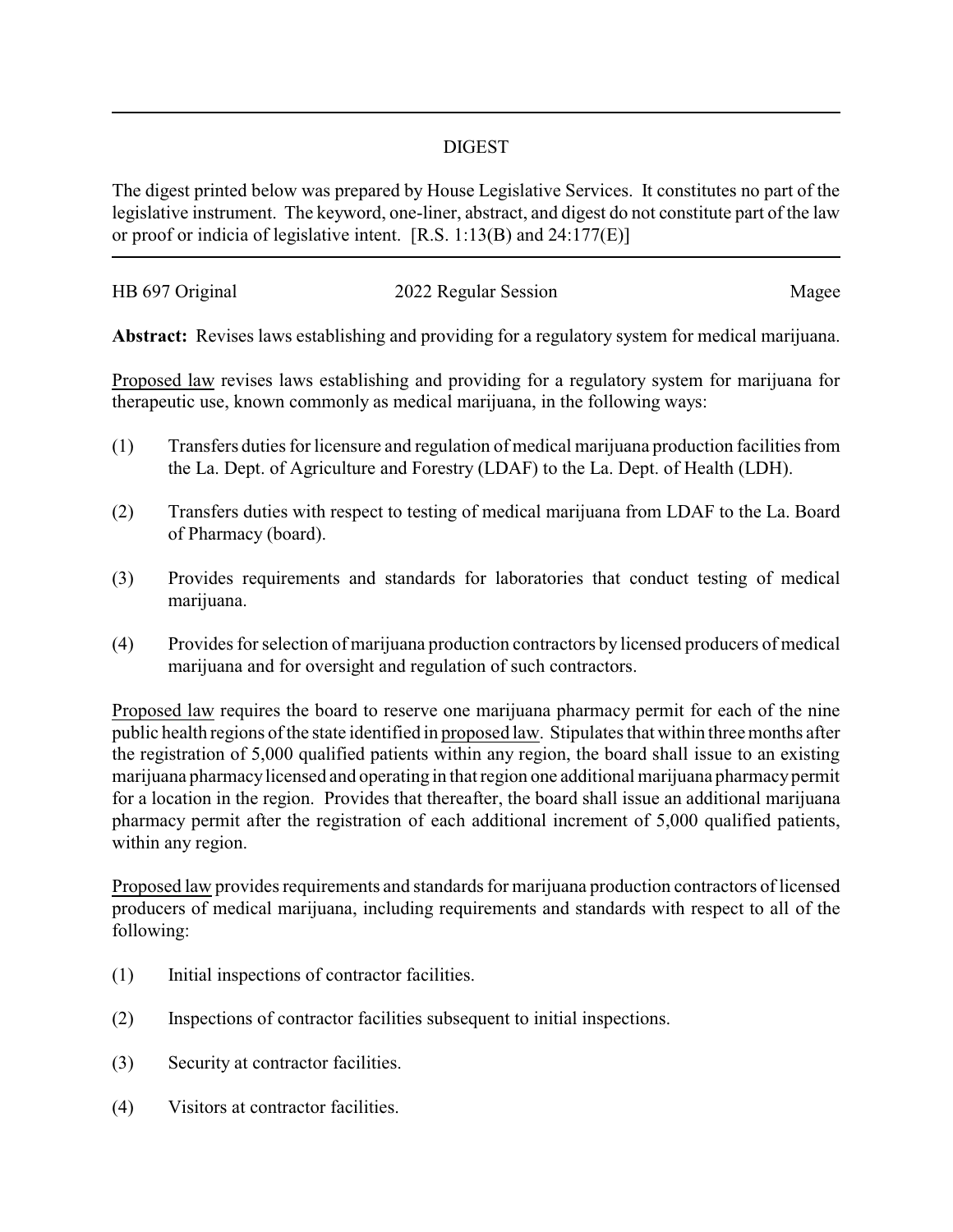- (5) Data management by contractors.
- (6) Contractors' inventory.
- (8) Material safety data sheet requirements.
- (9) Transportation of therapeutic marijuana by contractors.

Proposed law requires that marijuana produced for therapeutic use be tested by a facility licensed by the board in accordance with proposed law as a therapeutic marijuana laboratory. Requires that applicants for licensure as a therapeutic marijuana laboratorymeet all of the following requirements in order to qualify for a license:

- (1) Be accredited by the National Institute on Drug Abuse, the National Environmental LaboratoryAccreditation Conference, the International Organization for Standardization, or other accrediting entity approved by the board, which accreditation shall be maintained in active and good standing or other substantially similar status for the duration of licensure.
- (2) Employ or hire a laboratory director or other qualifying individual who meets certain suitability requirements provided in present law.
- (3) Submit to at least one on-site facility inspection conducted by the board or its designee prior to licensure.
- (4) Implement and utilize the Louisiana Medical Marijuana Tracking System computerized inventory tracking system to post accurate analyses and results, which shall be subject to board review.
- (5) Demonstrate acceptable laboratory performance standards regarding accuracy, precision, proficiency, reportable ranges, specificity, or other quality controls required by the board.

Proposed law stipulates that the LDAF agricultural chemistry laboratory shall be exempt from the application process and deemed approved as a therapeutic marijuana laboratory; requires, however that such laboratory shall comply with the requirements of paragraphs (4) and (5) above.

Proposed law requires LDAF to continue to conduct laboratory testing of marijuana produced for therapeutic use according to applicable rules and regulations in effect on the effective date of proposed law, unless otherwise provided for in rules of the board, until at least two additional laboratories are approved by the board and have both been operational for a minimum of six months to ensure a reliable, adequate, and uninterrupted supply of therapeutic marijuana to Louisiana patients.

Proposed law recognizes and declares that both the Louisiana State University Agricultural Center (LSU Ag Center) and the Southern University Agricultural Center (SU Ag Center) timely exercised and asserted their intent to be licensed to produce recommended marijuana for therapeutic use in this